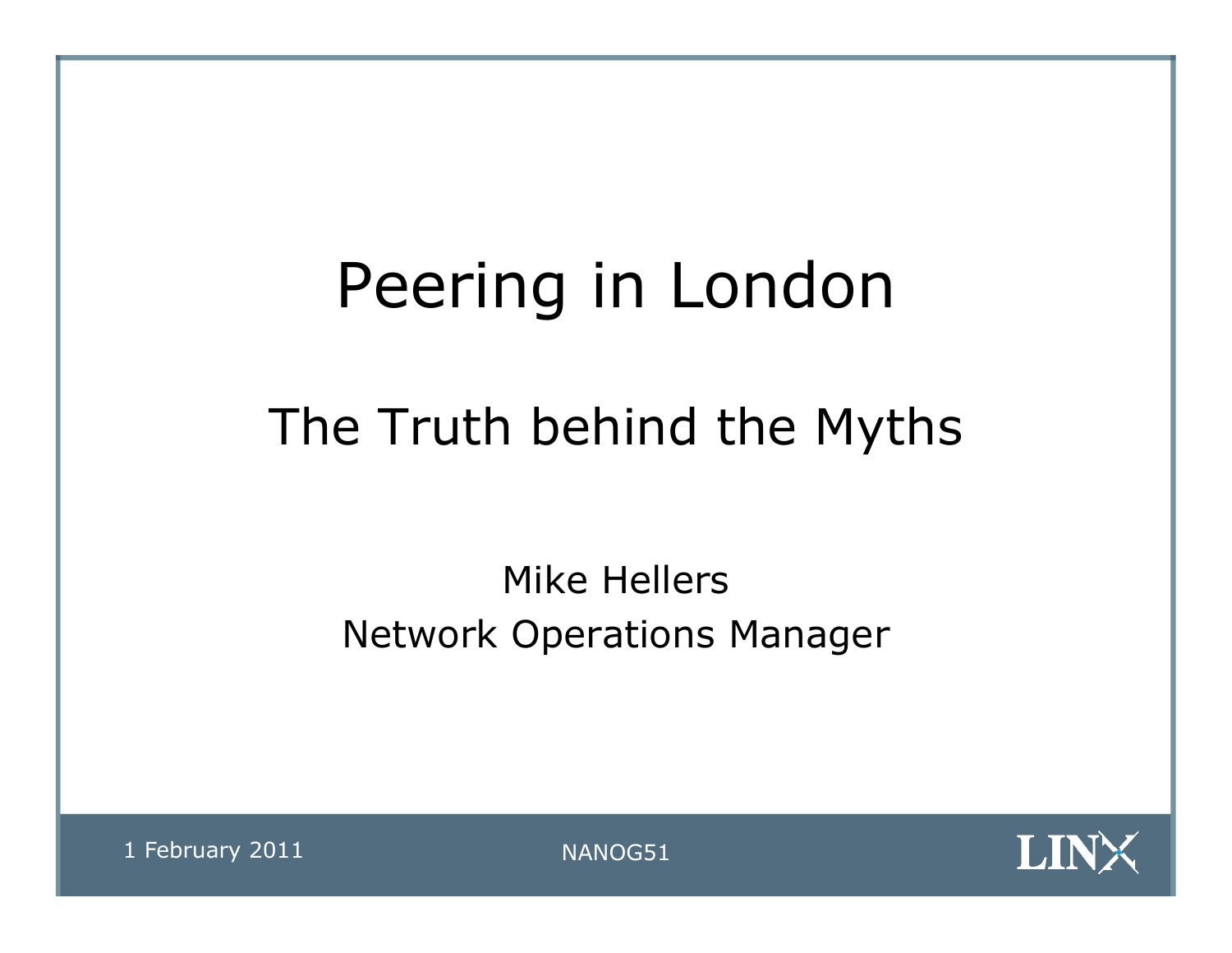### Power and Space

There is a myth that there is no power or space in London ……

…… this is FALSE

We work closely with many telcos in London to ensure that our members have the space they need to connect to the exchange



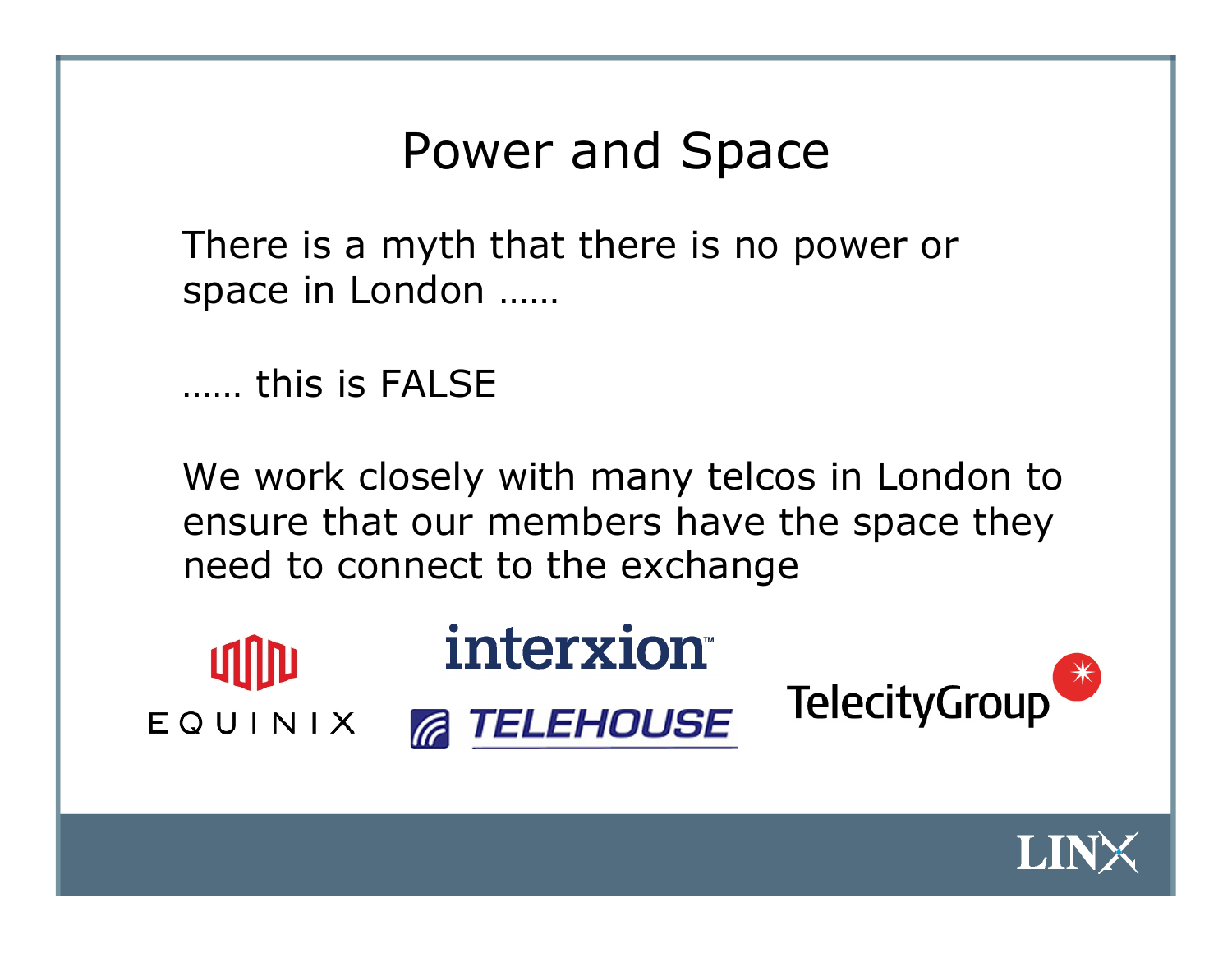# It's difficult and expensive to reach London

This is also **FALSE!** 

We work closely with many carriers who connect North America and the UK

Speak to us about our LINX from Anywhere programme ……

www.linx.net/join/linxanywhere.html

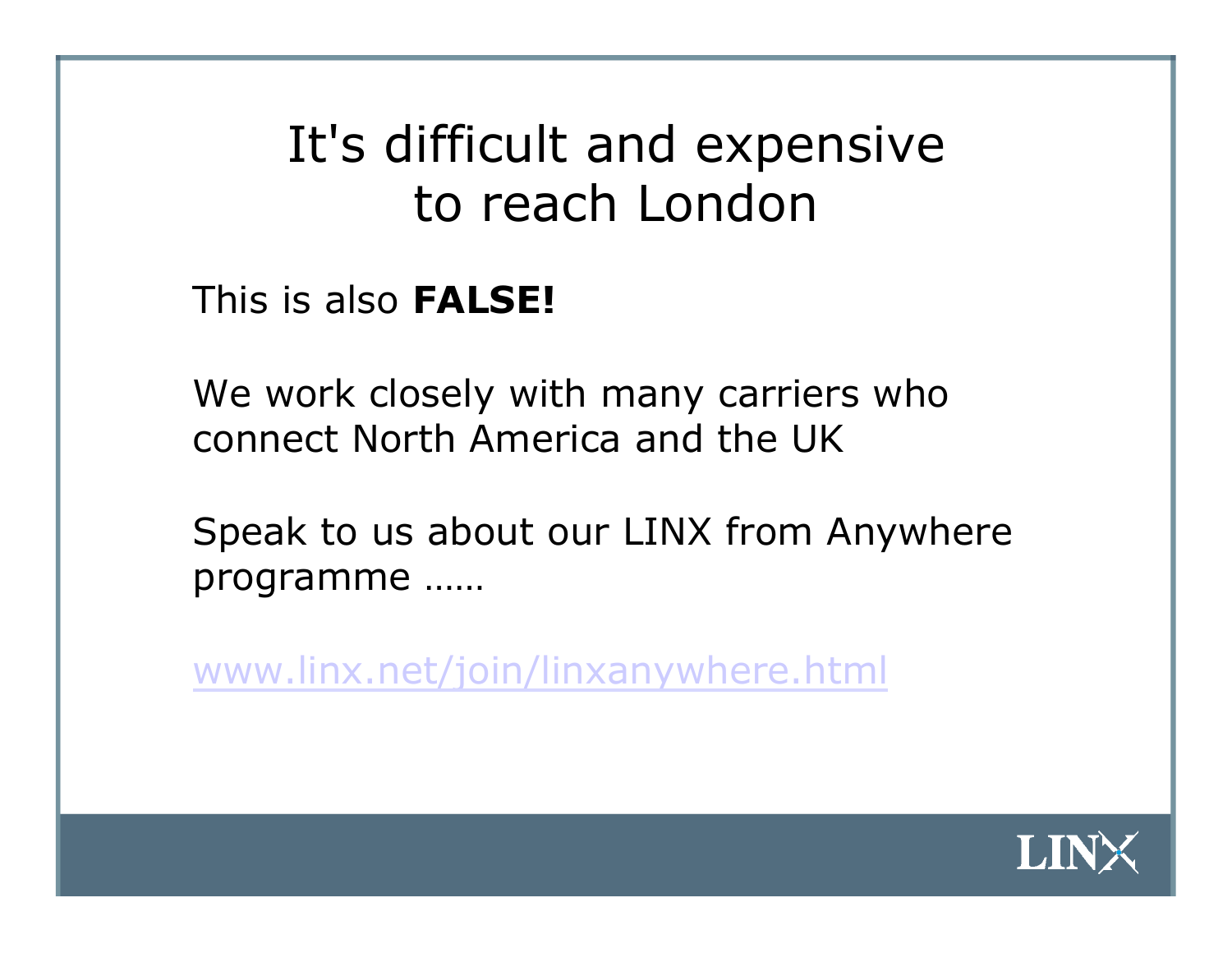### LINX from Anywhere



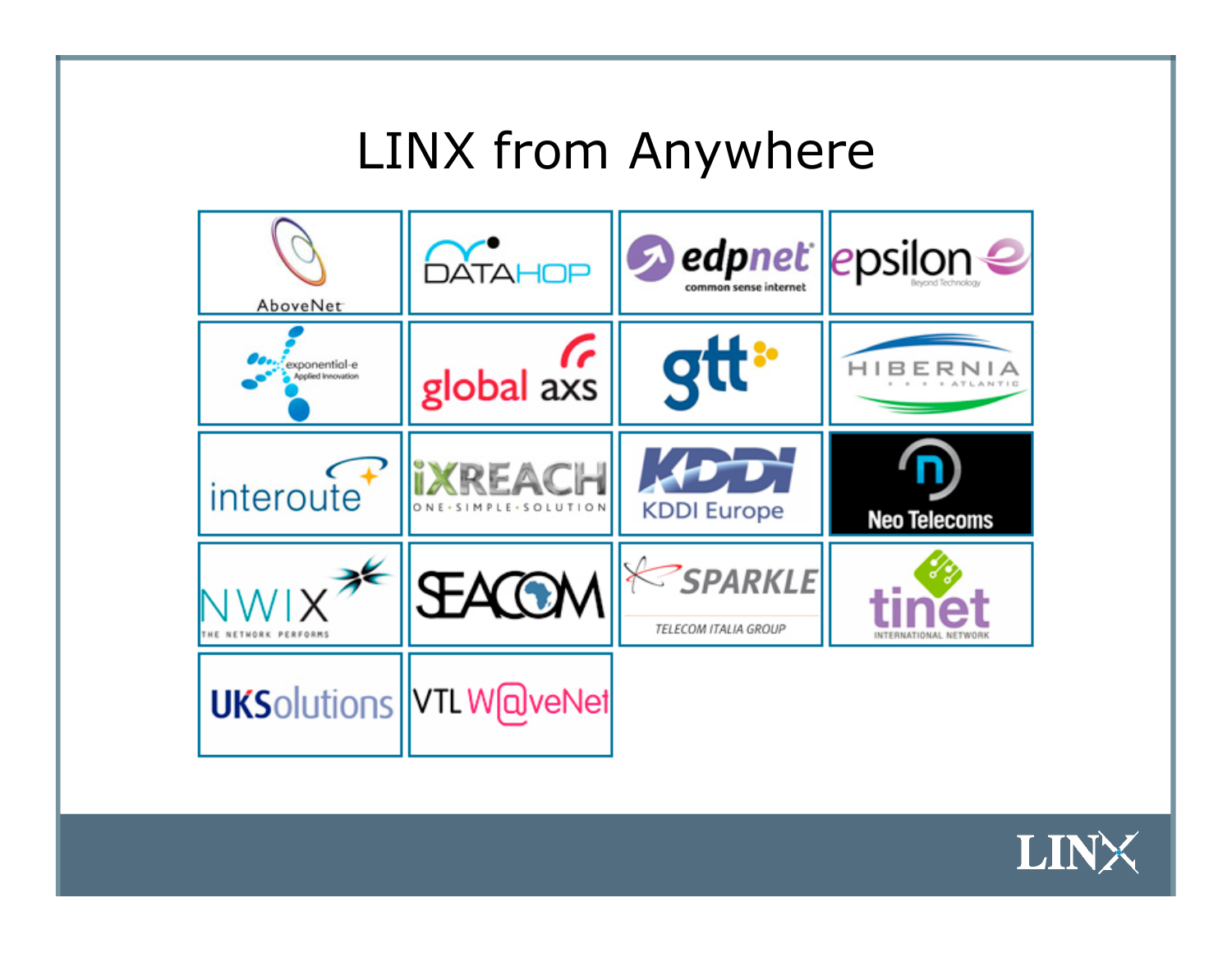# LINX isn't as big as other EU exchanges

#### This too is **FALSE**

We measure the traffic on our public exchange as well as our PI services ……

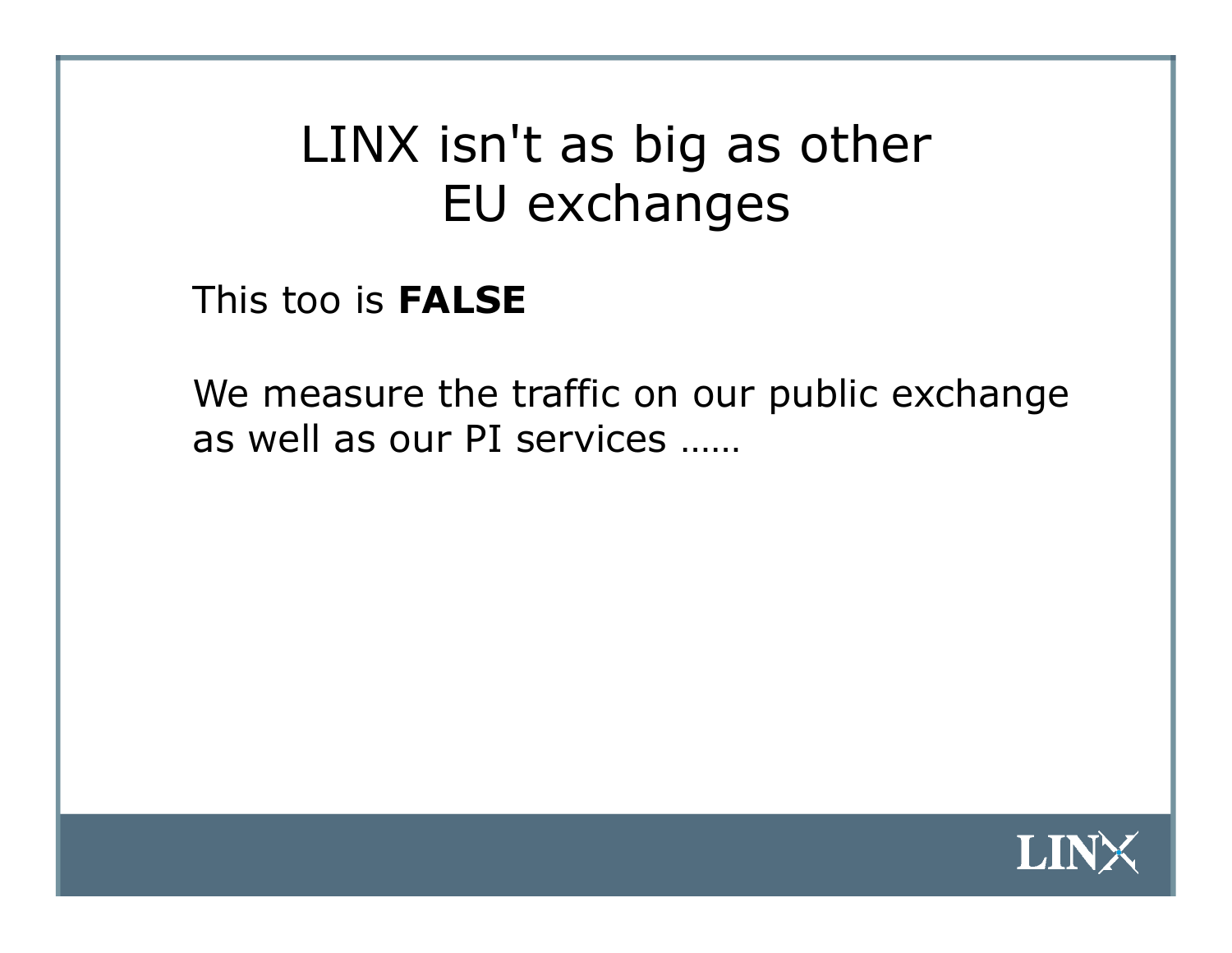

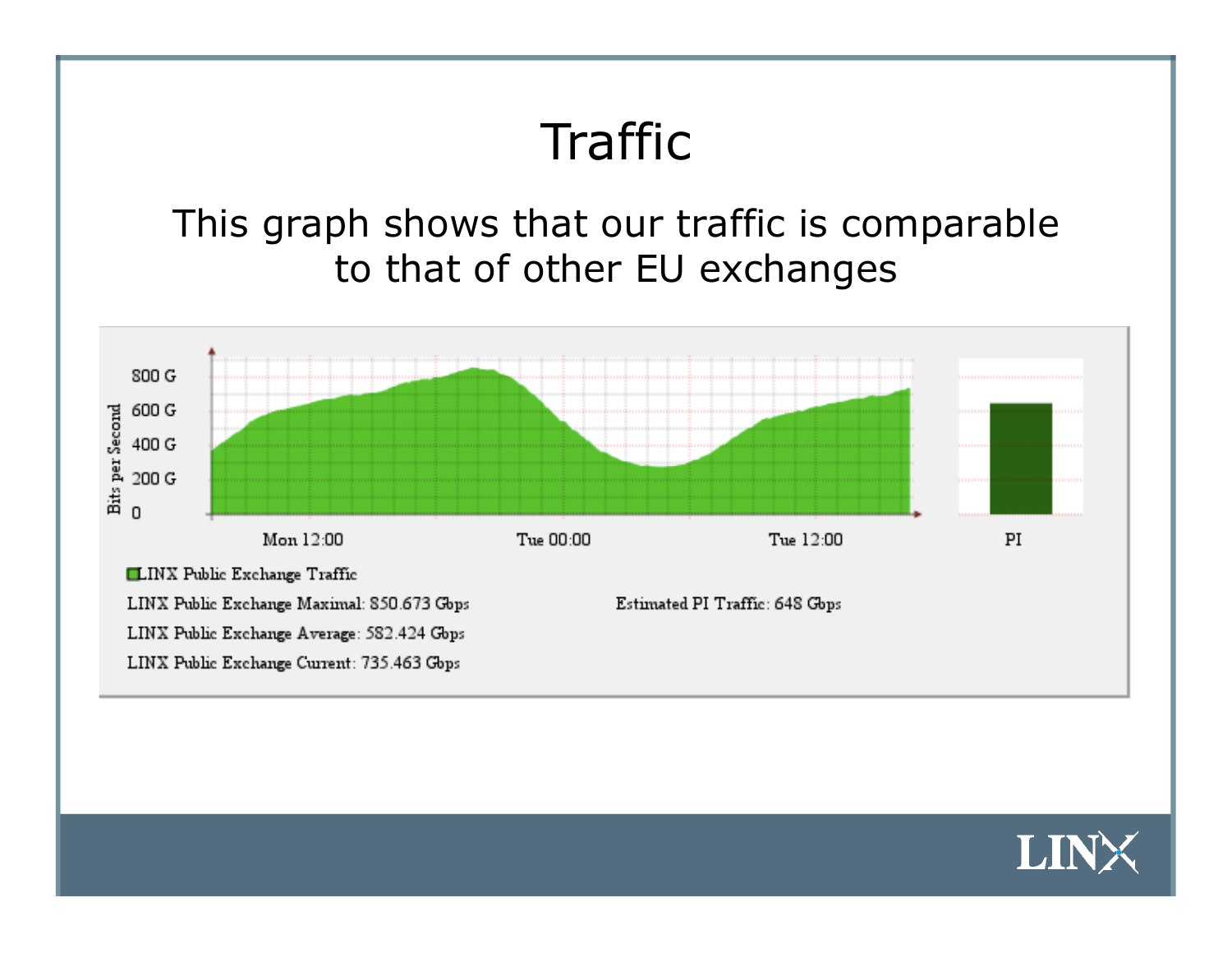### You can reach more routes at LINX

#### This is **TRUE!**

LINX has over 380 members from 50 different countries including ones from:

- The Middle East
- Africa
- Australasia
- Eastern Europe
- The Far East

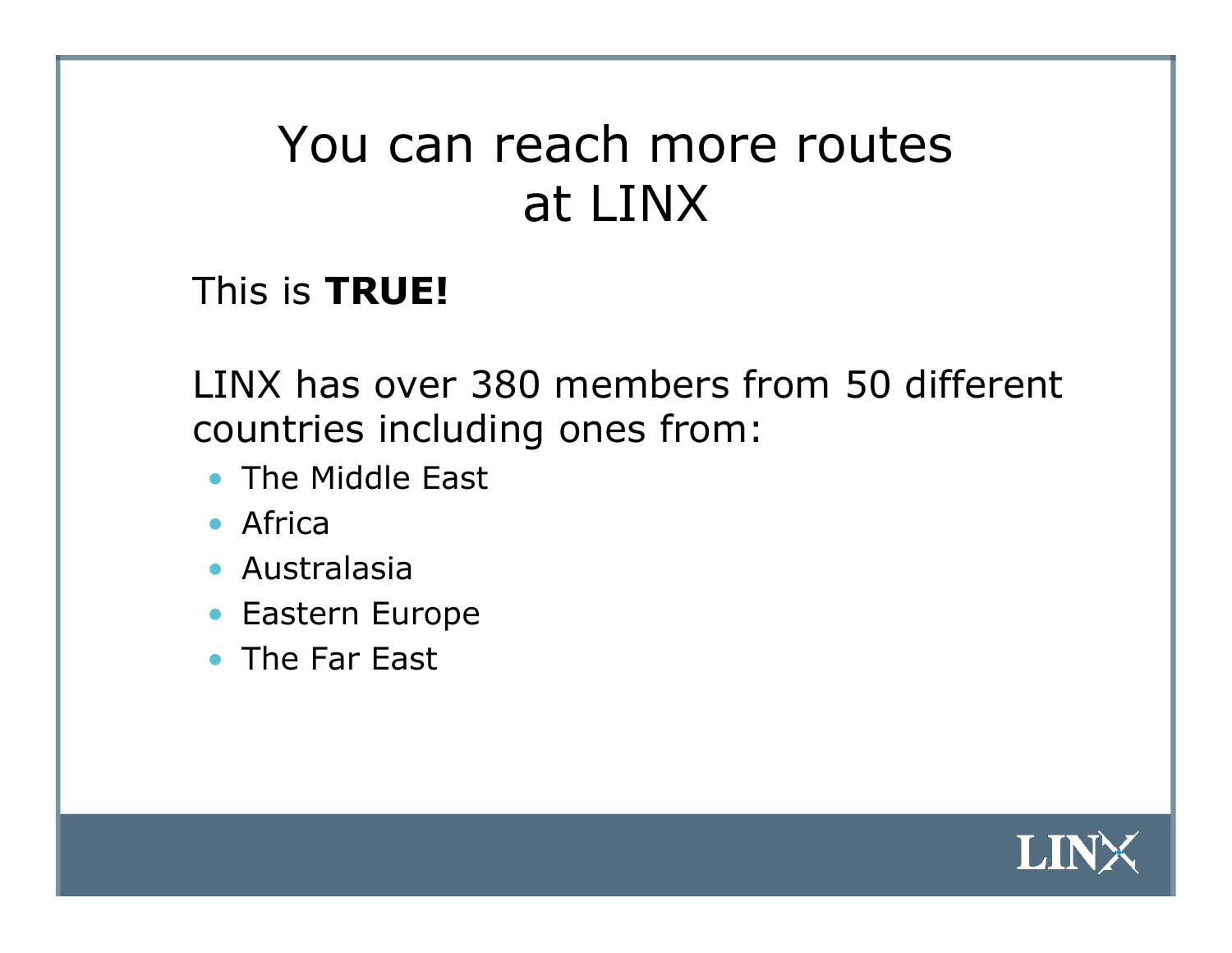# Routes

You will reach more routes from a wider selection of members if you peer at LINX



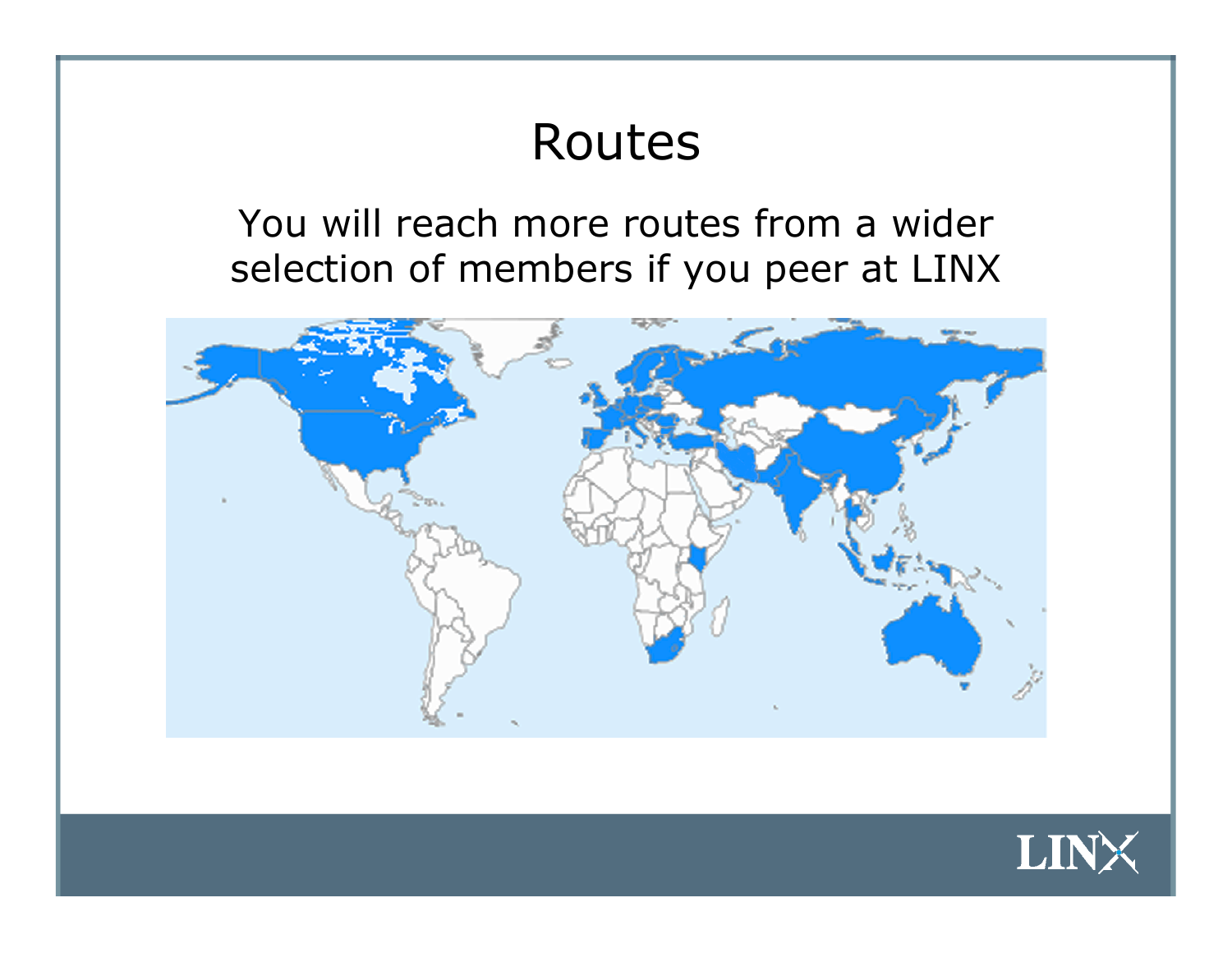### LINX has more unique ASNs than other European IXes

#### This is **TRUE**!

- LINX 23%
- $AMS-IX 17%$
- $DE-CIX 16%$

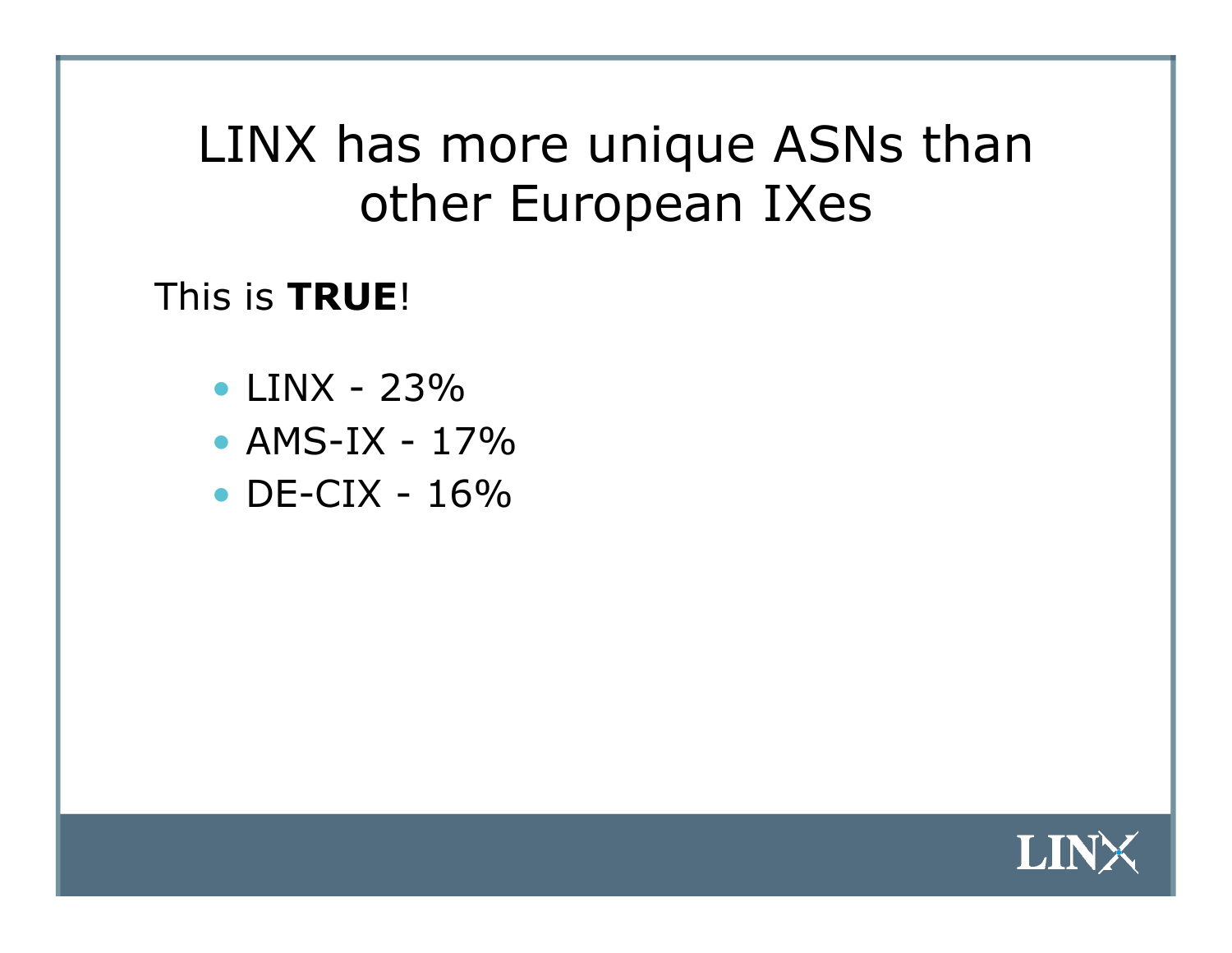### Locations of LINX members

I UK

**EU** 

**USA** 

**ROW** 



Come peer with those networks you may not be able to reach in North America

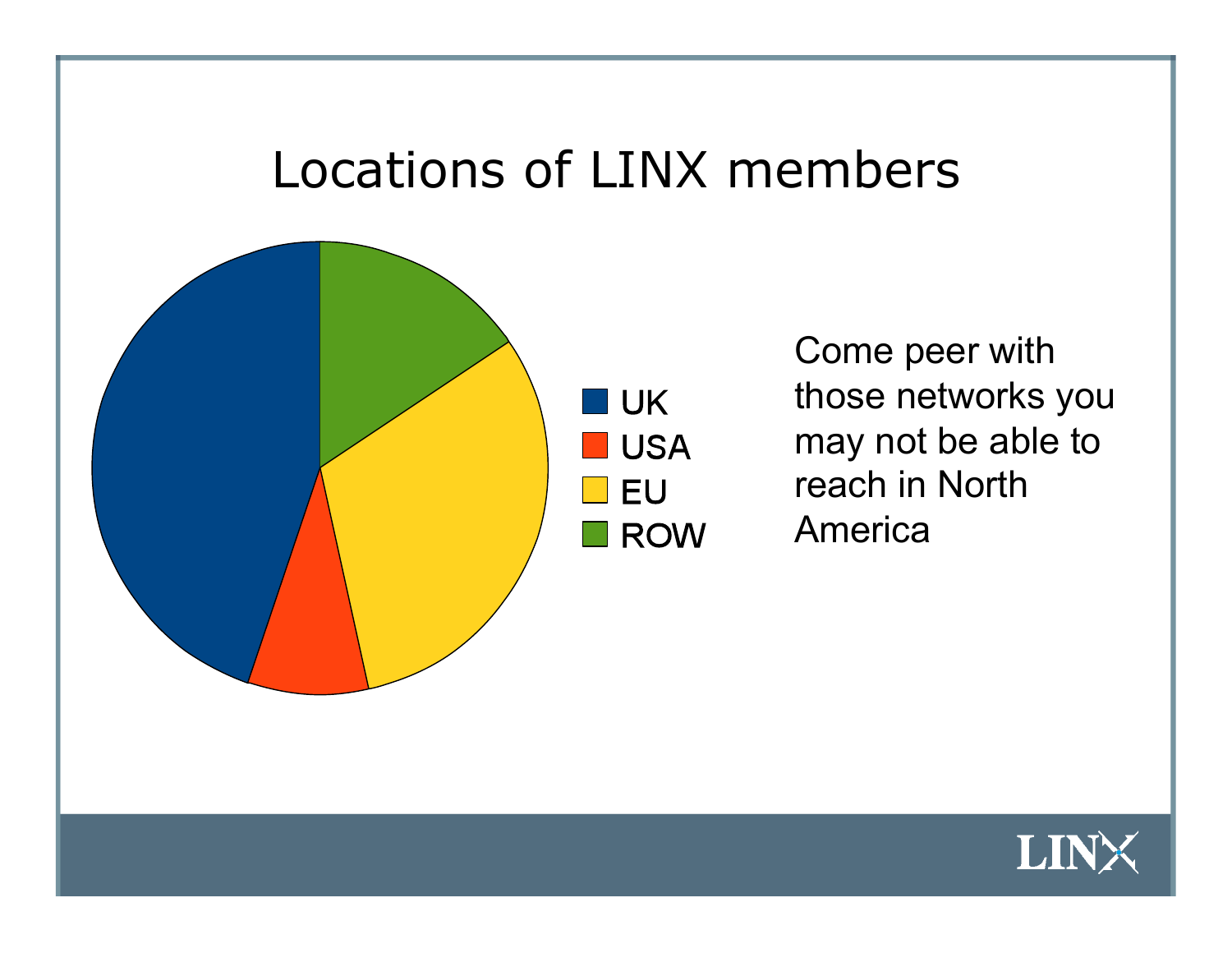# You will get added extras if you peer at LINX

#### This is **TRUE**!

- sflow
- Free route servers
- Regulatory updates from the UK and EU which might affect your company
- Be part of a community! We have quarterly member meetings for knowledge sharing. Webcast is also available.

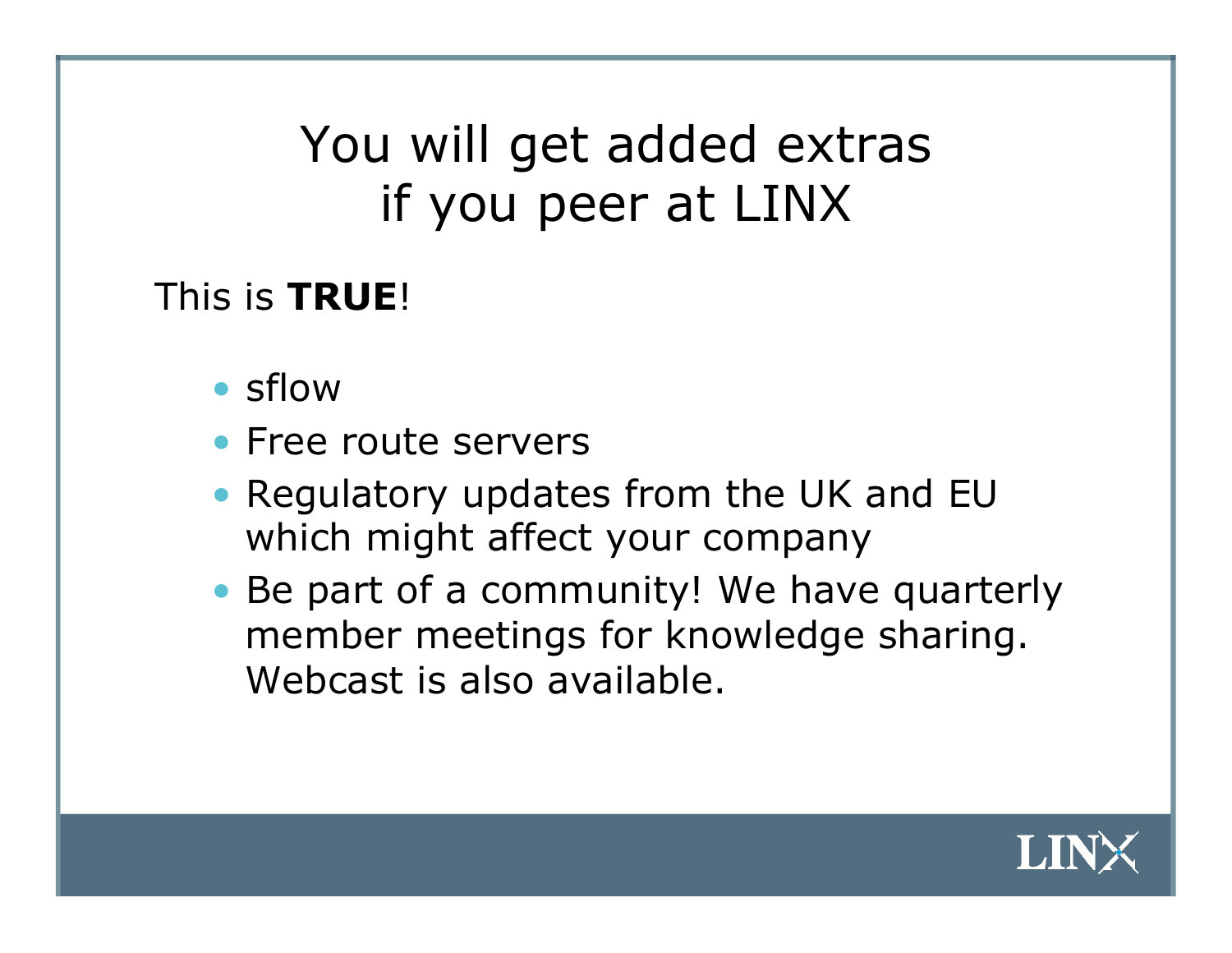# And even more extras: Two separate LANs, LINX PI

- Brocade and Extreme based LANs
- **Physical** and **Vendor** resiliency

#### • **Intrasite PI**

- Managed PI/PNI service
- Install fee only, no MRC
- **Intersite PI** 
	- Managed PI/PNI service using DWDM or DF